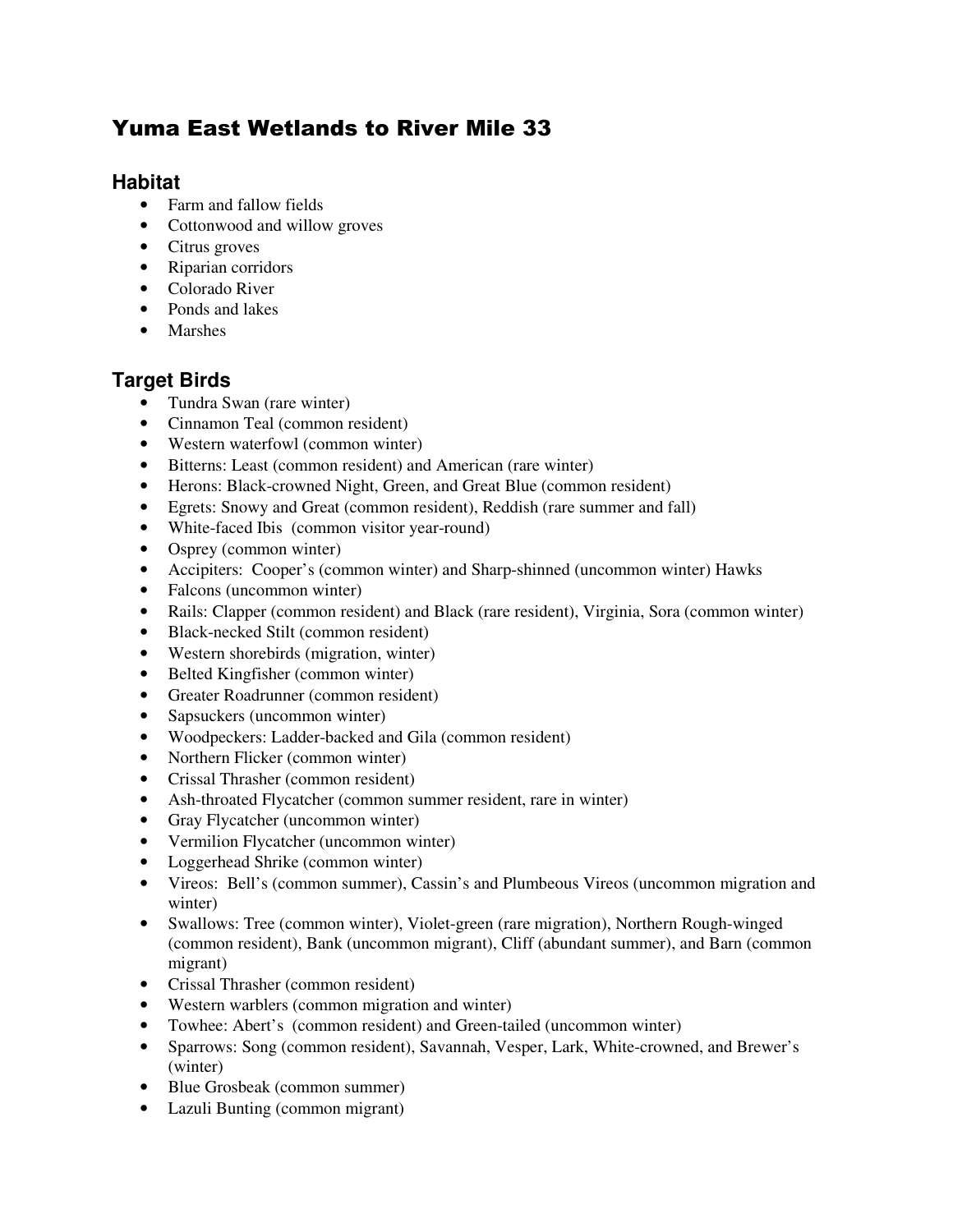- Yellow-headed Blackbird (common summer)
- Orioles: Bullock's (common summer) and Hooded (uncommon summer)
- Goldfinches: Lesser (common resident), Lawrence's (rare irruptive), and American (rare)

### **General Description**

This area has a combination of wetlands, the Colorado River and side channels, riparian corridors, mesquite and cottonwood groves, and surrounding agricultural fields. Due to changes in the flow of the river since the state boundaries were first drawn, all of this area lies within Arizona, including a strip of land north of the Colorado River. The river acts as a natural corridor for waterfowl and other birds, so the potential for uncommon birds and rarities is high.

As you walk the trails watch the skies for soaring Osprey (common) and Bald Eagle (rare) during the winter. Additional raptors, pelicans, gulls, terns, and other species also use the river as a migratory corridor, so you never know what surprises may appear.

In the scattered stands of trees watch for wintering Red-naped Sapsucker (common), Red-breasted Sapsucker (rare), and hybrid Sapsuckers. Cooper's and Sharp-shinned Hawks, falcons, and a variety of buteos come to prey on the multitude of birds and rodents. Sparrows are found in the marshes and weedy areas, kinglets and finches are present in areas with trees. This is also a fine place to explore with a mountain bike. Though not always present, be prepared for mosquitoes, which can be a bother in some seasons.



Yuma East Wetlands

# **Birding Suggestions**

#### **1) City Park below Prison Hill**

The big eucalyptus trees, ficus trees, palms, and Aleppo pines attract dozens of Western Tanagers and Black-headed Grosbeaks in the spring, as well as hordes of Anna's Hummingbirds. This is also a prime spot for western warblers, especially for such a small park. Bronzed Cowbird is quite noticeable on the lawn in the spring. Summer breeders include Western Kingbird, Black Phoebe, and sometimes Hooded Oriole (which is also up in the prison yard up on the hill, in the Yuma Territorial Prison State Historic Park), in the California fan palms. Winter brings the regular slew of Yellow-rumped and Orange-crowned Warblers, and sometimes a Vermilion Flycatcher.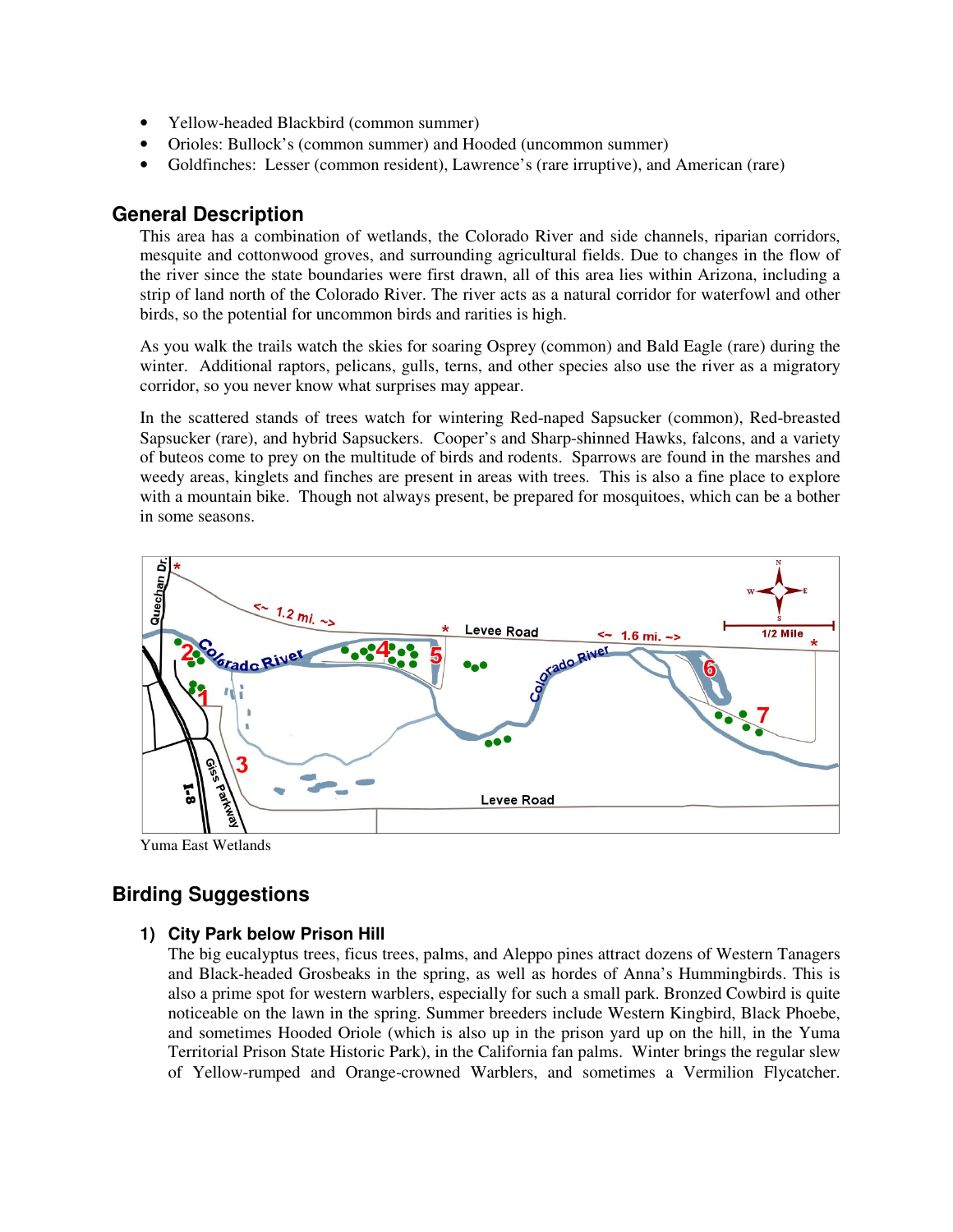### **2) East Wetlands Walking Trails**

Drive past the city park and park close to the round-about at the north end of the parking lot. In 2006 the Bureau of Reclamation and the City of Yuma began to dig out the salt cedars, landscape the entire area with native vegetation (cottonwoods, mesquites, willows, etc.) and put in a new channel and ponds. Walk north through the gate in the fence to the billboard for the Yuma East Wetlands, where there is information on the wetlands and, at times, a plastic box filled with an "optimistic" bird checklist.



East Wetlands Hiking Trail

The mesquites, cottonwoods, and willows around the informational sign and at the beginning of the eastbound trail are a good place to look for migrants and summer breeders. In 2012 Bell's Vireo belted out its buzzy song every morning, usually joined by Gila and Ladder-backed Woodpecker, Ash-throated Flycatcher, Western Kingbird, Lesser Goldfinch, and Abert's Towhee. Eurasian Collared-Dove, Mourning and White-winged Dove (except in winter), and Common Ground-Dove are common throughout the area, and are sometimes joined by one of the city Inca Doves. As you follow this 2 ¼ mile loop trail east it winds through and around marshy areas, cottonwood/willow stands, brushy fields in different stages of succession, and along the banks of the Colorado River. This varied habitat makes for good early-morning birding in all seasons.

### **3) East Wetlands Levee Road**

Drive or walk along this levee road and look west over the bulrushes, cattails, and open areas of water. Cinnamon Teal, Clapper Rail, Least Bittern, White-faced Ibis, Black-crowned Nightheron and other herons & egrets, Black-necked Stilt, Marsh Wren, and Common Yellowthroat can be seen or heard year-round. Virginia Rail, Sora, Long-billed Dowitcher, Greater Yellowlegs, Wilson's Snipe, and Northern Harrier are some of the winter visitors. Occasionally someone will be fortunate enough to hear or even see Black Rail in this spot. In September 2007 a Reddish Egret joined the other more common egrets and herons for several months. Black Phoebe is very common here and in winter is often joined by Say's Phoebe and Vermilion Flycatcher. Loggerhead Shrike is often seen along the north end of the levee road. Look for waterfowl in the channel during the winter months. Swallows of all types make use of the marsh during migration, and Cliff Swallows breed under the canal bridges. Look for Yellow-headed Blackbirds, especially in the early summer, when they are raising young in the cattails. Once the levee road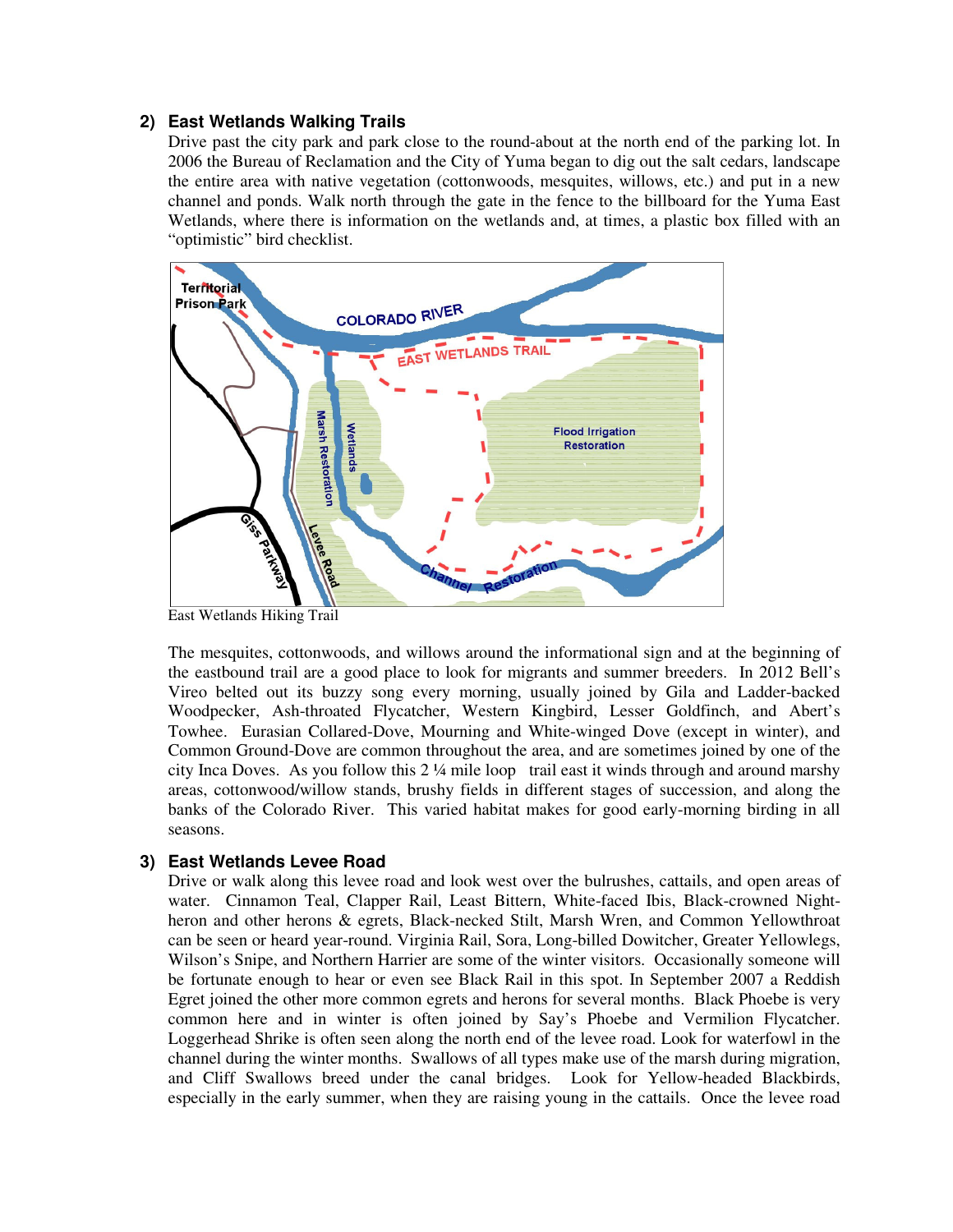turns west, you'll see a series of small ponds on your left; these were created in the summer of 2007 and have played host to shorebirds, moorhens, waders, and numerous waterfowl. The east side of the levee road is bordered by a canal, which is used by Spotted Sandpiper in all seasons but summer, and by four species of doves year-round.

After driving 1.1 miles along the levee road you will pass the boundary of the Yuma East Wetlands. After that it borders farmland, which can also be good for birdlife, depending on the state of the fields: fallow, weedy, alfalfa (all good), or hay, vegetables, corn, or cotton (not so good).

#### **4) Cottonwood Island**

To reach this "island" drive 1.2 miles east on the levee road and then turn south on the road just past the lake at River Mile 31. Drive or walk (if the gate is closed) this road for about 0.5 miles to an access point on the south side of the island. Walk into the extensive planted grove, composed mostly of young cottonwoods. With many brushy areas, and thick reeds along the river and channel, there is a lot of habitat here. Summer residents include Ladder-backed Woodpecker, Blue Grosbeak, and Abert's Towhee. Once the cottonwoods mature, expect to find Yellow Warbler and Summer Tanager breeding and, hopefully, Yellow-billed Cuckoo. Migrants here run the gamut from flycatchers and vireos to warblers. Winter visitors include Red-naped Sapsucker and Spotted Towhee.



#### **5) River Mile 31**

This lake was created by the Bureau of Reclamation as part of a mitigation agreement. It is surrounded by cattails and contains a fair amount of surface area. Depending on the season, you'll find cormorants, moorhens, rails, and waterfowl.

#### **6) River Mile 33**

This lake was also created by the Bureau of Reclamation as part of a mitigation agreement. It, too, has large cattail stands and, depending on the water level, has mudflats and islands. It's the largest lake along this part of the river and regularly hosts a variety of waterfowl and shorebirds. Wilson's Snipe is common in the winter, and you may find concentrations of them on the islands. During migration look for terns and gulls, too. Unusual birds here have included Tundra Swan and Snow Goose.

#### **7) River Mile 33 Access Road**

The road into the back side of the lake is Arizona State Trust Land and requires a permit to access, available from www.land.state.az. us/programs/natural/recreation\_permit.htm. Given that, you may find resident Ladder-backed Woodpecker and Greater Roadrunner, summering Yellowbreasted Chat and Blue Grosbeak, and all the usual western migrants. It's a quiet road to walk along in search of birds.

## **Driving Directions to Yuma East Wetlands**

- To reach **Area 1** from Giss Parkway, exit on the access road to the Territorial Prison State Park and follow the road down the hill to the green park.
- To reach **Area 2** from Area 1, keep driving north for a hundred yards to the end of the parking lot, and park close to the round-about. Walk north around the vehicle gate to reach the East Wetlands Trail and billboard.